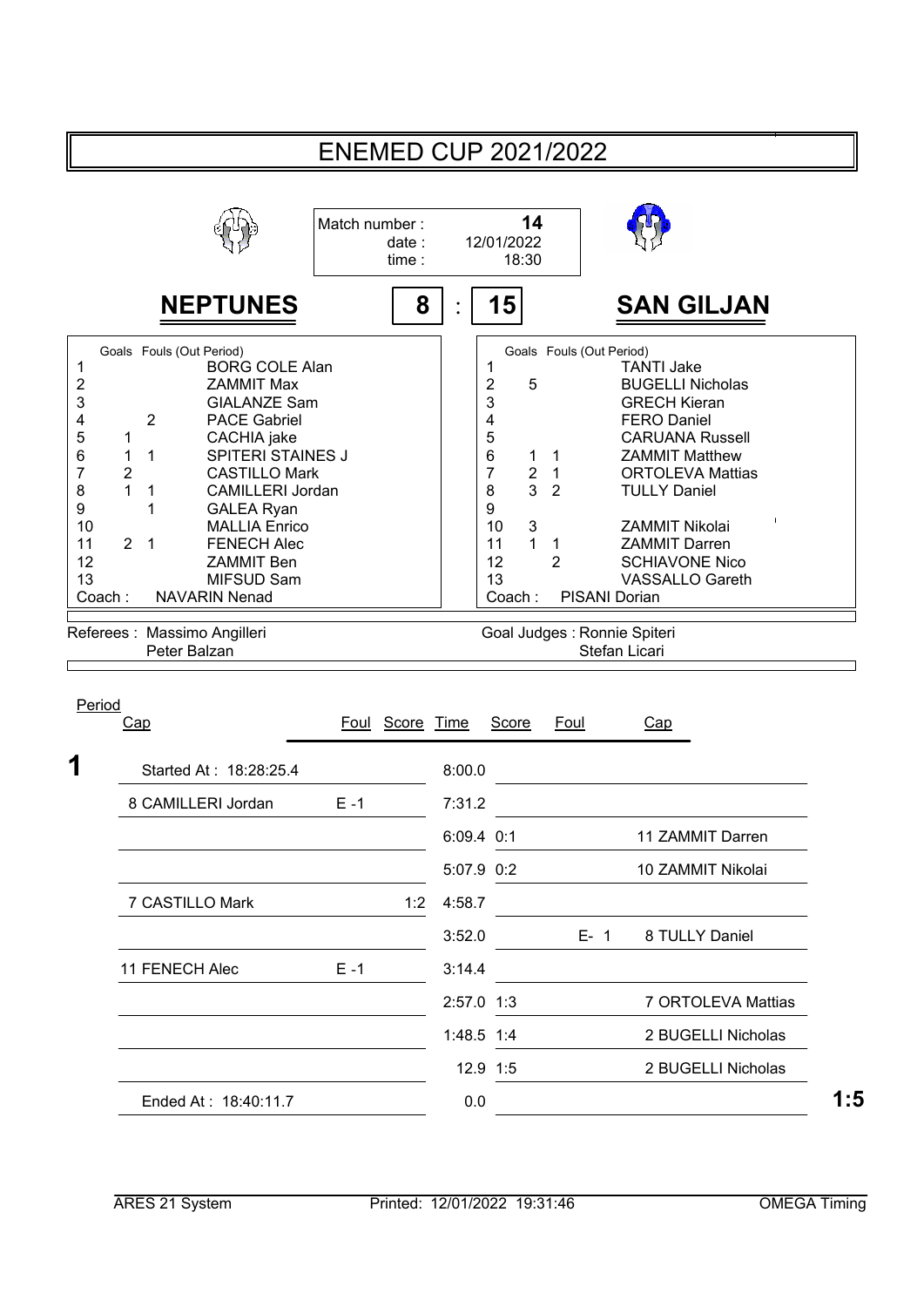|                                                                   |         | Foul Score Time |              | Score          | Foul    |         | Cap                                                                                                                  |
|-------------------------------------------------------------------|---------|-----------------|--------------|----------------|---------|---------|----------------------------------------------------------------------------------------------------------------------|
| Started At: 18:42:47.1                                            |         |                 | 8:00.0       |                |         |         | <u> 1980 - Johann Barn, mars ann an t-Amhain Aonaich an t-Aonaich an t-Aonaich ann an t-Aonaich ann an t-Aonaich</u> |
| 11 FENECH Alec                                                    |         | 2:5             | 5:34.0       |                |         |         |                                                                                                                      |
|                                                                   |         |                 | $3:38.1$ 2:6 |                |         |         | 7 ORTOLEVA Mattias                                                                                                   |
| 5 CACHIA jake                                                     |         | 3:6             | 3:16.2       |                |         |         |                                                                                                                      |
|                                                                   |         |                 | $2:00.8$ 3:7 |                |         |         | 2 BUGELLI Nicholas                                                                                                   |
| 4 PACE Gabriel                                                    | $E - 1$ |                 | 1:39.1       |                |         |         |                                                                                                                      |
|                                                                   |         |                 |              | 1:30.1 TIMEOUT |         |         |                                                                                                                      |
|                                                                   |         |                 | $1:10.2$ 3:8 |                |         |         | 2 BUGELLI Nicholas                                                                                                   |
| 4 PACE Gabriel                                                    | $E - 2$ |                 | 26.2         |                |         |         |                                                                                                                      |
|                                                                   |         |                 |              | 20.8 3:9       |         |         | 10 ZAMMIT Nikolai                                                                                                    |
|                                                                   |         |                 | 10.9         |                |         | $E - 1$ | 7 ORTOLEVA Mattias                                                                                                   |
|                                                                   |         |                 | 2.1          |                | $E - 1$ |         | 12 SCHIAVONE Nico                                                                                                    |
| Ended At: 18:56:29.2                                              |         |                 | 0.0          |                |         |         | $\mathcal{L}^{\text{max}}_{\text{max}}$                                                                              |
|                                                                   |         |                 |              |                |         |         |                                                                                                                      |
| Started At: 19:00:08.5                                            |         |                 | 8:00.0       |                |         |         |                                                                                                                      |
|                                                                   |         |                 |              |                |         |         |                                                                                                                      |
|                                                                   |         |                 |              | 7:39.4 3:10    |         |         | 8 TULLY Daniel                                                                                                       |
|                                                                   | $E - 1$ |                 | 5:45.8       |                |         |         |                                                                                                                      |
|                                                                   |         |                 | 5:35.4 3:11  |                |         |         | 6 ZAMMIT Matthew                                                                                                     |
|                                                                   |         |                 | 5:21.9       |                |         | $E - 1$ | 6 ZAMMIT Matthew                                                                                                     |
|                                                                   | $E - 1$ |                 | 2:00.4       |                |         |         |                                                                                                                      |
|                                                                   |         |                 |              | 1:50.5 3:12    |         |         | 8 TULLY Daniel                                                                                                       |
| 9 GALEA Ryan<br>6 SPITERI STAINES J<br><b>6 SPITERI STAINES J</b> |         | 4:12            | 1:35.1       |                |         |         |                                                                                                                      |
|                                                                   |         |                 |              | 1:14.8 4:13    |         |         | 10 ZAMMIT Nikolai                                                                                                    |
| Ended At: 19:11:52.3                                              |         |                 | 0.0          |                |         |         |                                                                                                                      |
|                                                                   |         |                 |              |                |         |         |                                                                                                                      |
| Started At: 19:16:38.9                                            |         |                 | 8:00.0       |                |         |         | the control of the control of the control of the control of the                                                      |
| 8 CAMILLERI Jordan                                                |         |                 | 5:13 7:37.6  |                |         |         |                                                                                                                      |
| 11 FENECH Alec                                                    |         | 6:13            | 6:55.9       | 6:31.8 6:14    |         |         | 2 BUGELLI Nicholas                                                                                                   |